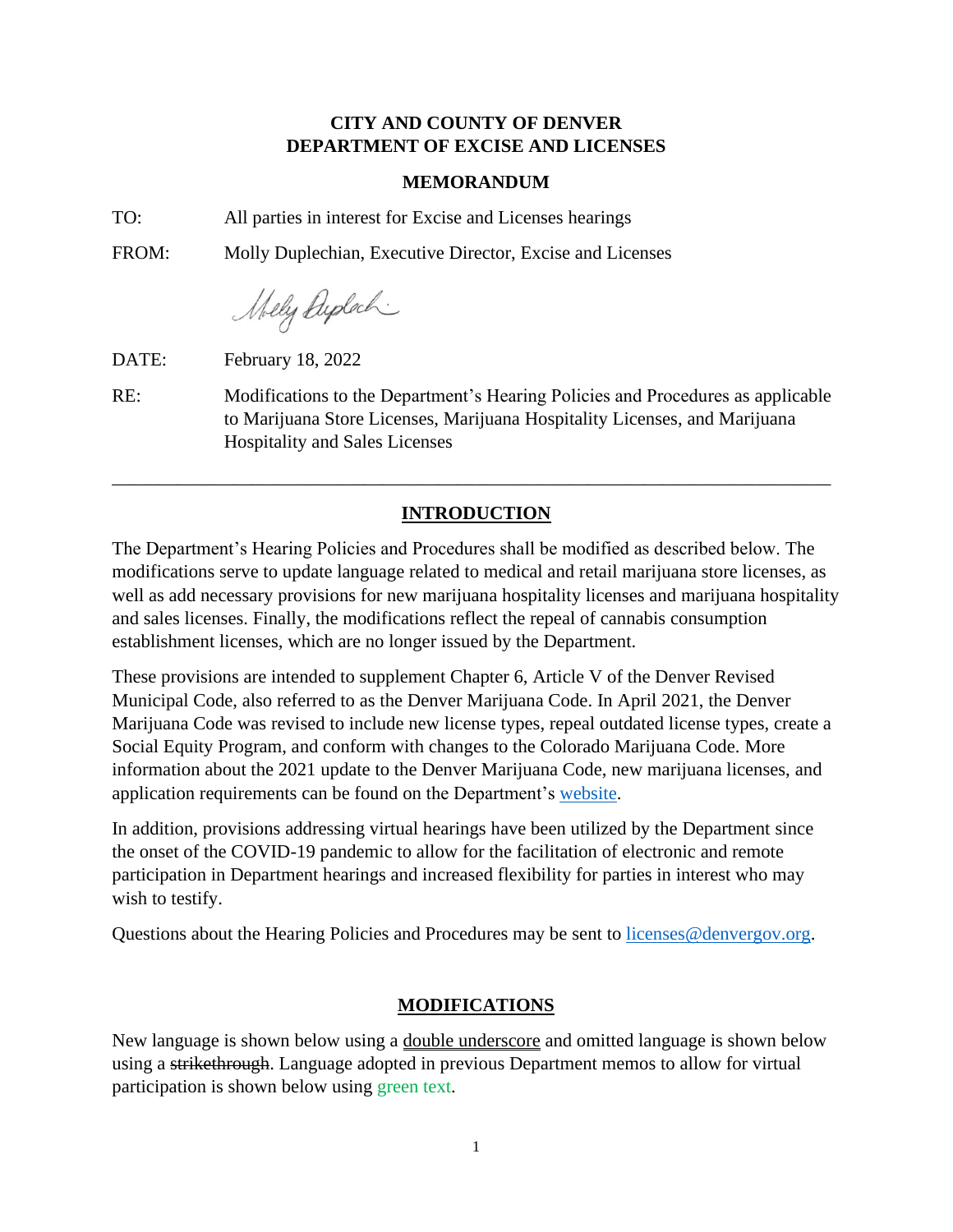1. In **ARTICLE I**, section **1.2 Definitions**, the following language shall be modified:

The following definitions of terms shall apply, unless the context requires otherwise:

"Cannabis Consumption Establishment License" means an annual license issued by the Director to an individual(s) or entity allowing for the consumption of marijuana in a Designated Consumption Area located inside of or adjacent to a licensed premise or other business.

"Cannabis Consumption Special Event License" means a license issued by the Director to an individual(s) or entity allowing for the consumption of marijuana in a Designated Consumption Area temporarily located: (i) on or adjacent to a licensed premise or other business, or (ii) not located on or adjacent to a licensed premise or other business.

"Marijuana License" means a license granted to an individual or entity to sell, cultivate, deliver, process, manufacture, test, transport, store, perform research with, or allow the consumption of medical or retail marijuana, pursuant to Chapter 6, Article V or Chapter 24, Article XII of the Code.

# 2. In **ARTICLE XIV - HEARINGS FOR NEW MARIJUANA STORE AND CENTER LICENSES**, the following language shall be modified:

# **ARTICLE XIV - HEARINGS FOR NEW MEDICAL AND RETAIL MARIJUANA STORE AND CENTER LICENSES, RETAIL HOSPITALITY LICENSES, AND RETAIL HOSPITALITY AND SALES LICENSES**

## **Section 14.1 Applicability**

The provisions contained in Article I (General Provisions) and Article II (Procedures Applicable Only to Needs & Desires Hearings) shall apply to all hearings for new Medical and Retail Marijuana Store and Center Licenses, Retail Hospitality Licenses, and Retail Hospitality and Sales Licenses conducted by the Department. The following provisions of Article XIV apply in addition to those provisions outlined in Article I and Article II. These Hearing Policies and Procedures do not apply to Hospitality Licenses with a mobile licensed premises.

## **Section 14.2 Pre-Hearing Procedures**

## **14.2.1 Setting of Hearing**

All complete applications for new Medical and Retail Marijuana Store or Center Licenses, Retail Hospitality Licenses, and Retail Hospitality and Sales Licenses shall be scheduled for a public hearing not less than (30) days from the date of the application, with notice to be provided to all RNOs within the Designated Area.

## **14.2.2 Notice of Posting and Publication**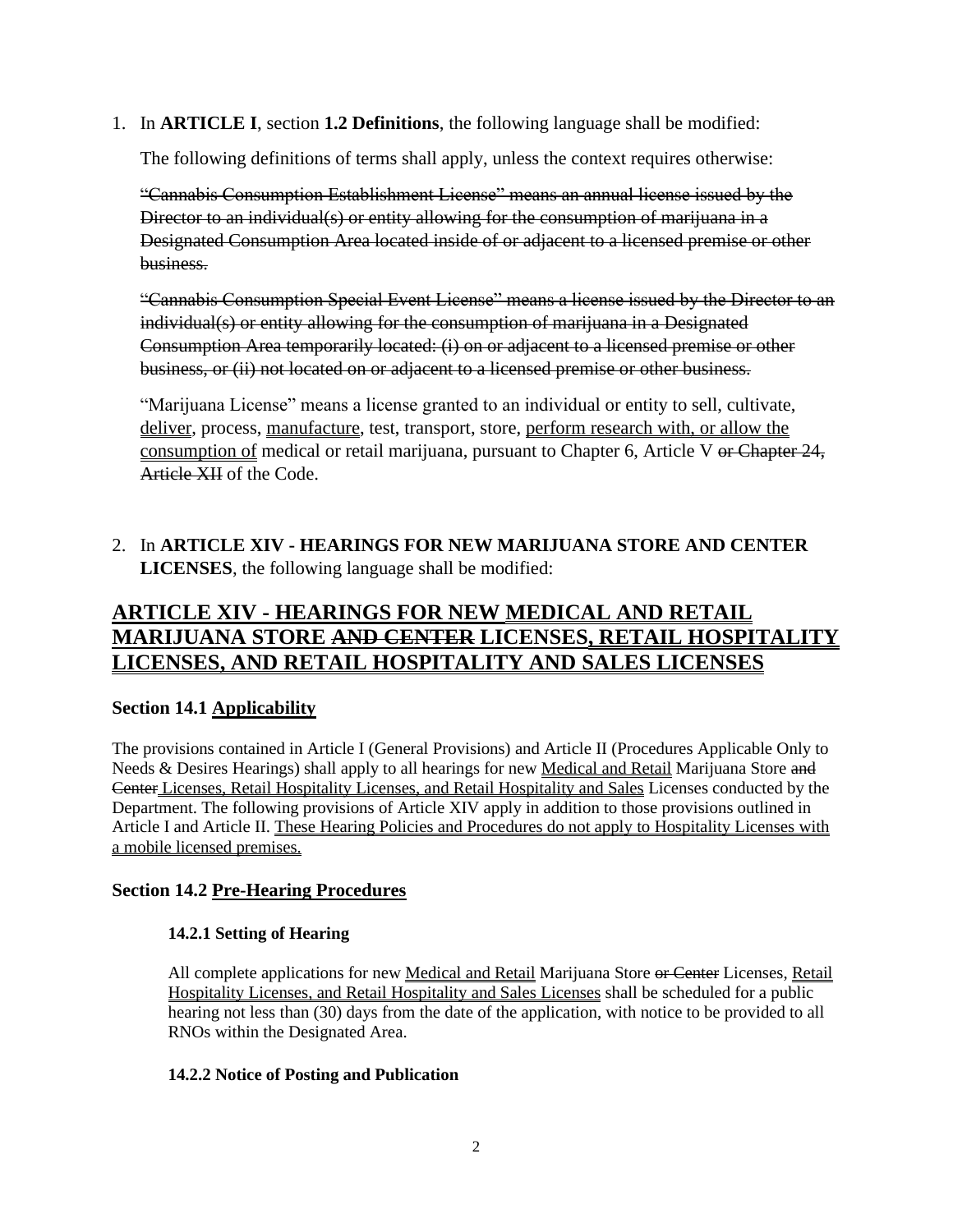The Applicant must post notice of the public hearing at the proposed location for a minimum of twenty  $(20)$  ten  $(10)$  days or as otherwise provided in the Order.

## **Section 14.3 Hearing Procedures**

#### **14.3.1 Burden of Proof**

The Applicant shall have the burden of proving by a preponderance of the evidence that the factors identified in 14.3.2 have been established need and desire for the Medical and/or Retail Marijuana Store and/or Center License, the Retail Hospitality License, or the Retail Hospitality and Sales License in the Designated Neighborhood.

#### **14.3.2 Standards for Issuance**

In deciding whether to issue a Medical or Retail Marijuana Store or Center License, a Retail Hospitality License, or a Retail Hospitality and Sales License, the Department hearing officer and/or Director shall consider evidence and testimony presented on each any of the following factors:

- (i) The number and availability of licenses of the same type in or near the neighborhood;
- (ii) Whether or not the issuance of the license would create a neighborhood of undue concentration;
- (iii) The reasonable requirements of the neighborhood and the desires of the adult inhabitants therein as evidenced by petitions, remonstrances, or otherwise;
- (iv) Whether or not the issuance of a license to the applicant would not comply with any applicable state or local law, including, but not limited to, the Colorado Marijuana Code, this article V, and any rules and regulations adopted pursuant thereto;
- (v) Whether or not a second or additional license to the same applicant would have the effect of restraining competition;
- (vi) Whether or not the applicant has previously operated a licensed premises in a manner that adversely affects the public health, welfare, or the safety of the immediate neighborhood in which the business is located;
- (vii) Whether or not the applicant has failed to comply with any terms or conditions that were placed on a license or permit pursuant to an order of the director or state licensing authority in the past;
- (viii) Whether or not the applicant provides a valid lease, rental agreement, or other documented arrangement for possession showing that the applicant or licensee is entitled to possession of the premises identified in the application;
- (ix) Whether or not the applicant's criminal character or criminal record poses a threat to the regulation or control of marijuana, subject to the provisions of C.R.S. § 44-10-307, as amended. In doing so, the director may incorporate any findings as to residency, moral character, and criminal character or history, including marijuana convictions, previously made by the state licensing authority.
- (i) Good Cause. Under the Denver Marijuana Code, the Director has the authority to refuse to issue any medical or retail marijuana store license for good cause, subject to judicial review. "Good cause" means:
	- a. The Applicant has violated, does not meet, or has failed to comply with any of the terms, conditions, or provisions of the Colorado Medical or Retail Marijuana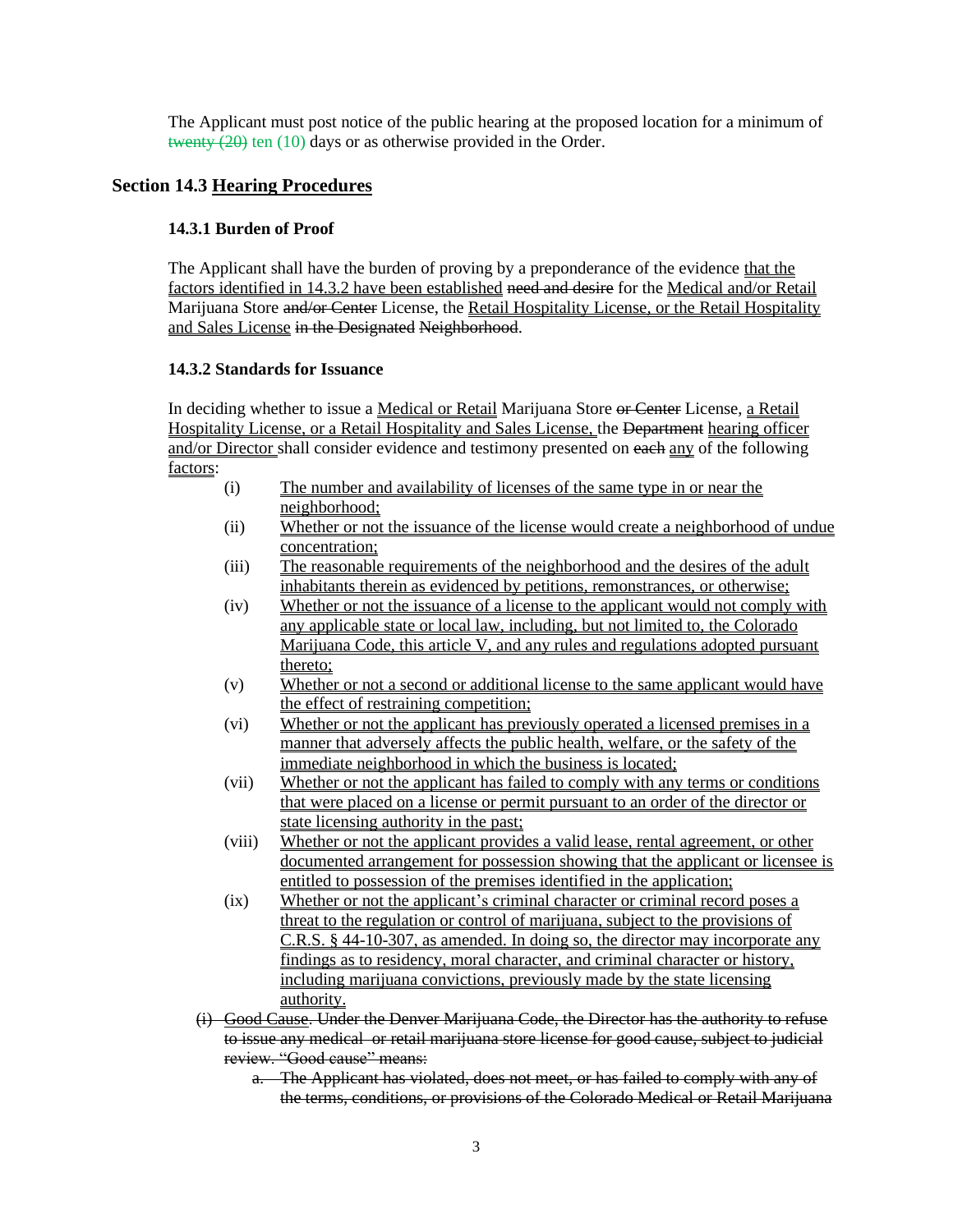Code or any rule and regulations promulgated pursuant thereto, or the Denver Medical or Retail Marijuana Code or any rules and regulations promulgated pursuant thereto.

- b. With respect to a second or additional medical or retail marijuana business license proposed by the same Applicant, the Director shall consider the effect on competition of the granting or disapproving of additional licenses to such Licensee, and no application for a second or additional license that would have the effect of restraining competition shall be approved.
- For applications to license any medical or retail marijuana business in the same location where any medical or retail marijuana business is or has previously been licensed, evidence that the licensed premises have been previously operated in a manner that adversely affects the public health, welfare, or safety of the immediate neighborhood in which the establishment is located.
- d. Evidence that the issuance of the license will adversely impact the health, welfare or public safety of the neighborhood in which the medical or retail marijuana business is proposed to be located.
- (ii) Needs and Desires. The Department will consider the reasonable requirements of the neighborhood, the desires of the adult inhabitants as evidenced by petitions, remonstrances, or otherwise, and all other reasonable restrictions that the Department has placed or may place upon the license.

#### (iii)Additional Considerations:

- a. The number and availability of other medical marijuana centers or retail marijuana stores in or near the Designated Area.
- b. Whether the issuance of such license would result in or add to an undue concentration of medical marijuana centers or retail marijuana stores and, as a result, require the use of additional law enforcement resources.

#### **14.3.3 Presentation of Evidence and Testimony**

**14.3.3.1** Qualified to Testify - Testimony and evidence for or against the application may be considered from the following witnesses:

- (i) The Applicant;
- (ii) Neighborhood Witnesses;
	- a. The Applicant must present at least one Neighborhood Witness (other than the Applicant) to provide testimony establishing the need and desire of the neighborhood for the license to issue. If authorized by the Department, Neighborhood Witness(es) may participate remotely through the use of a pre-filed affidavit, telephonic testimony, or virtual appearance facilitated by the Department.
	- b. A maximum of three (3) Neighborhood Witnesses may testify at length in favor or in opposition of the application. This number does not include "en masse" (as a group) testimony.
	- c. Other Parties in Interest who attend the hearing may testify en masse either for or against the issuance of the license. En masse testimony shall be limited to a determination of whether they qualify as a Party in Interest and whether they support or oppose the issuance of the license. En masse witnesses may not be cross-examined, except as to their qualifications to testify. At the Hearing Officer's discretion, the Hearing Officer may take en masse testimony at any time during of the hearing.
- (iii)City Council Member;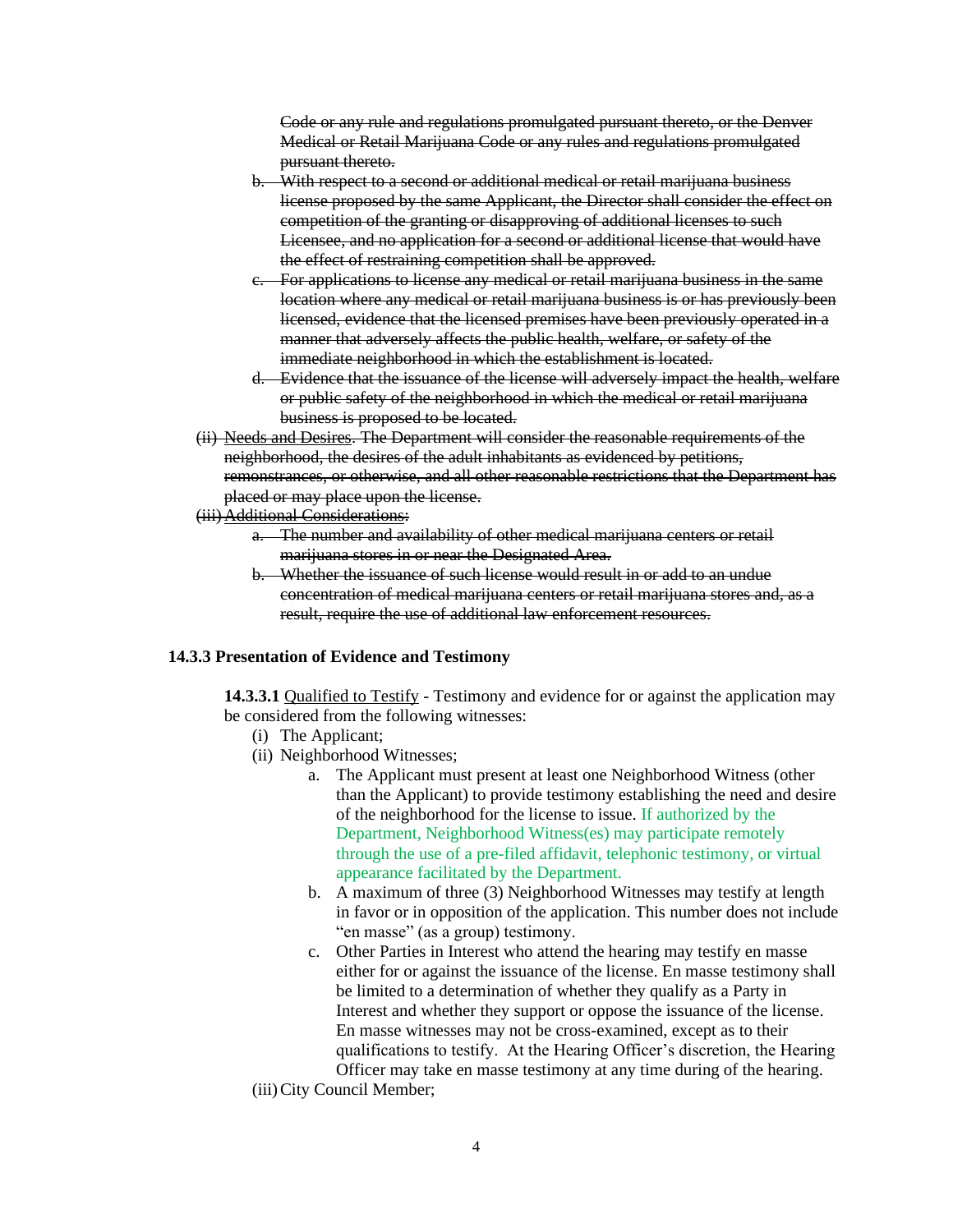- a. Any member of City Council, whose area of representation includes any part of the Designated Area, shall be allowed to testify in his or her official capacity regarding his or her position on the application and/or to convey the position of his/her constituents.
- (iv) Authorized RNO Representatives;
	- a. Any RNO may submit testimony regarding its position on the application and/or to convey the position of its members. Only one representative of each RNO may testify regarding the position taken by the organization on the application.
	- b. If an RNO representative resides within the Designated Area, he or she may also testify en masse or at length as one of the three (3) witnesses allotted to either side.
- (v) Expert Witnesses.
	- a. A witness intending to give expert opinion testimony must first be qualified by the Hearing Officer as an expert at the hearing.
	- b. At least five (5) days prior to the hearing, parties shall file a list of any witnesses they intend to call as an expert witness. The list should include the expert's name, the expert's field of expertise, curriculum vitae, and any reports created by the expert or document used to support the expert's opinions.

**14.3.3.2** Qualified to Cross-Examine – The City Attorney, the Applicant, and any Party in Interest as defined in Article I may cross-examine witnesses.

[space left intentionally blank]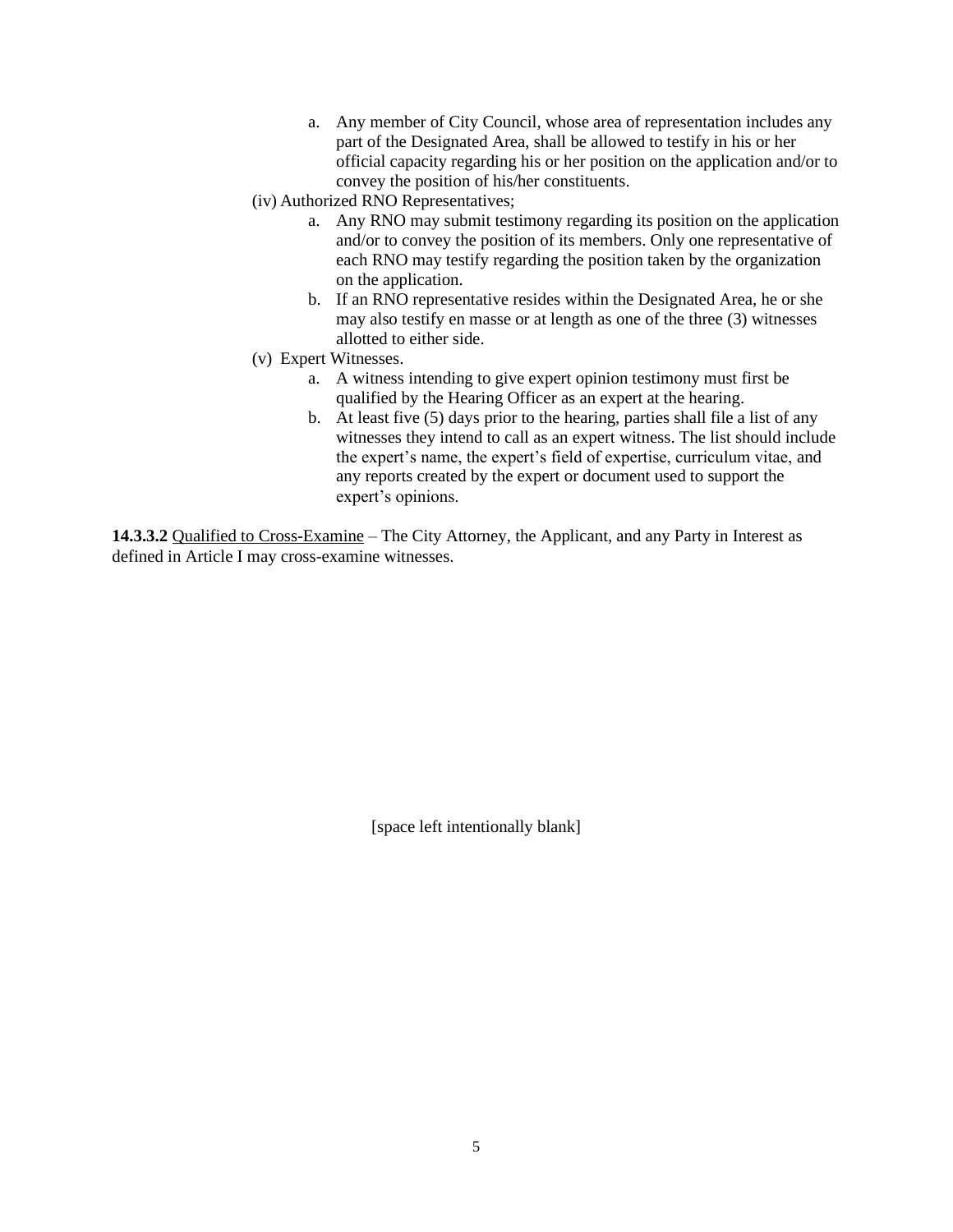3. In **ARTICLE XV - HEARINGS FOR CHANGES OF LOCATION OF MEDICAL MARIJUANA CENTER OR RETAIL MARIJUANA STORE**, the following language shall be modified:

# **ARTICLE XV - HEARINGS FOR CHANGES OF LOCATION OF MEDICAL MARIJUANA CENTER OR RETAIL MARIJUANA STORE LICENSES, RETAIL HOSPITALITY LICENSES, AND RETAIL HOSPITALITY AND SALES LICENSES**

## **Section 15.1 Applicability**

The hearing procedures for the change of location of a Retail or Medical Marijuana Center or Store License, a Retail Hospitality License, or a Retail Hospitality and Sales License are the same as those for a New Medical or Retail Marijuana Center or Store License, Retail Hospitality License, or Retail Hospitality and Sales License. The provisions in Article I (General Provisions), Article II (Procedures Applicable Only to Needs & Desires Hearings), and in Article XIV (New Medical or Retail Marijuana Center or Store Licenses, Retail Hospitality Licenses, and Retail Hospitality and Sales Licenses) shall apply to all hearings for a change of location of a Medical or Retail Marijuana Center or Store License, Retail Hospitality License, or Retail Hospitality and Sales License change of location conducted by the Department. These Hearing Policies and Procedures do not apply to Hospitality Licenses with a mobile licensed premises.

## **Section 15.2 Combined Hearings**

An applicant may apply to change the location of its co-located medical and retail marijuana store licenses to the extent allowed by the Colorado Marijuana Code and the Denver Marijuana Code. The hearings for the change of location applications may be combined into one hearing at the Director's discretion. The applicant shall have the burden for establishing the qualifications for each change of location.

[space left intentionally blank]